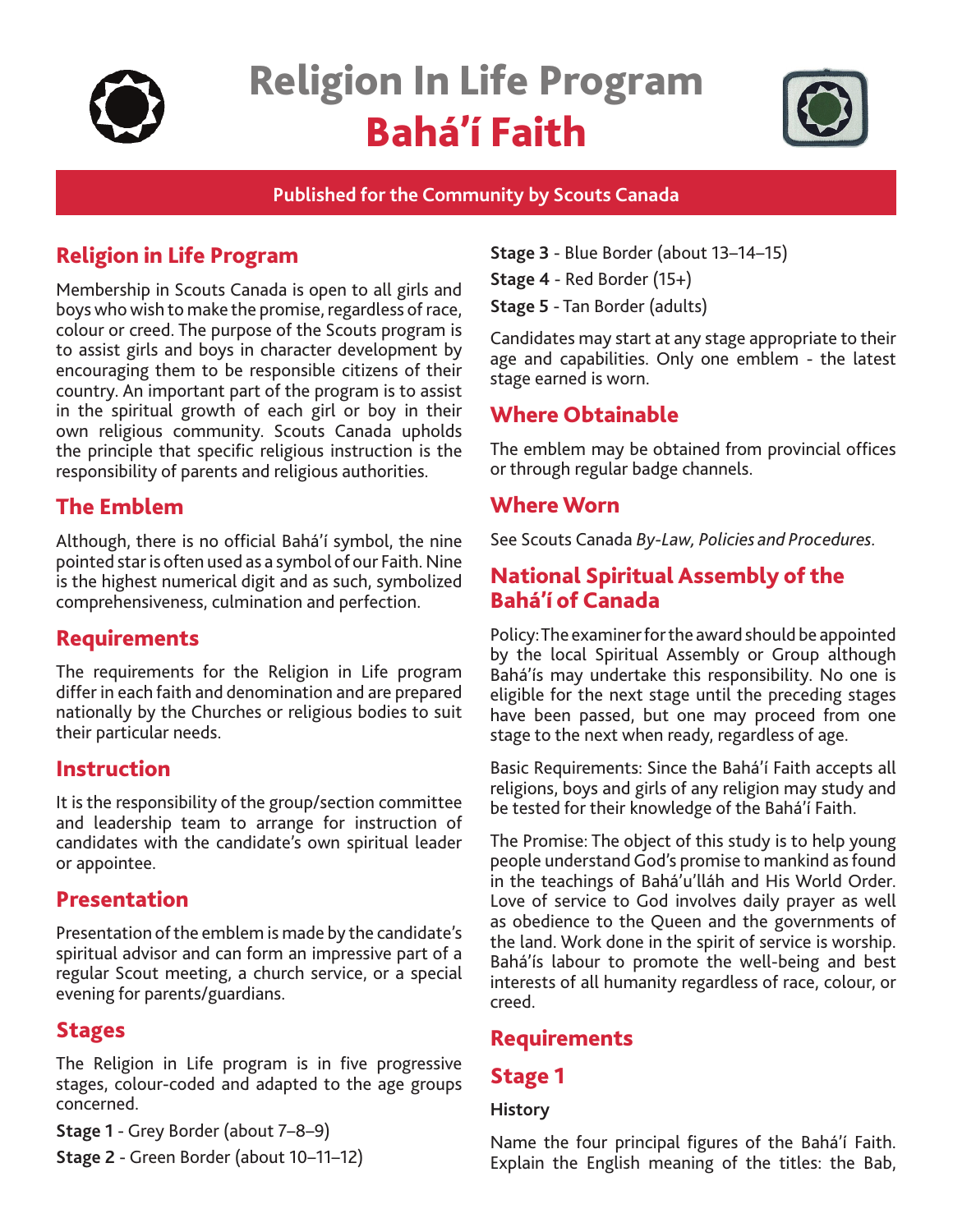Bahá'u'lláh, and `Adbu'l-Bahá.

Name the country of origin of the Faith.

### **Principles**

Know at least two of the Twelve Principles and give a simple explanation of those chosen.

### **Laws**

Know at least one obligatory Law and when it is observed.

### **Prayer**

Know at least the Noon-Day Prayer, and the "Remover of Difficulties" prayer.

### **Covenant**

Explain what the word "Covenant" means.

### **Administration**

Know what a Local Spiritual Assembly is (how many persons and how chosen).

### **All Religions**

Explain simply what is meant by the term "Manifestation of God".

Name one other Manifestation of God, apart from Bahá'u'lláh and the Bab, and tell when and where He lived.

# Stage 2

### **History**

Give the Station of the four principal figures of Bahá'í Faith.

Give the date of the year of the Declaration of the Bab, and to whom He first declared Himself.

Give the date of the year of the Declaration of Bahá'u'lláh, and where this took place.

### **Principles**

Know and explain five of the Twelve Principles.

### **Laws**

Know at least two obligatory Laws and when they are observed.

### **Prayer**

Know by heart the Healing Prayer, and one other not learned in Stage 1.

### **Covenant**

Explain what the Covenant of Bahá'u'lláh is.

### **Administration**

Name the three levels of Assembly in Bahá'í Administration.

Explain what the Nineteen-Day Feast is.

### **All Religions**

Explain why mankind needs a Manifestation of God, and name three Manifestations

# Stage 3

### **History**

Explain the relationship of the Stations of the four principal figures of the Bahá'í Faith to each other.

Give the calendar dates of the Declaration of the Bab and Bahá'u'lláh.

Name the city where Mulla Husayn met the Bab and the city where the Bab was martyred.

Give the day and the year of His martyrdom.

### **Principles**

Know and explain simply eight of the Twelve Principles.

### **Laws**

Know at least three obligatory Laws and when they are observed.

#### **Prayer**

Know by heart the Prayer for Canada and one other not learned in Stage 2.

### **Covenant**

Who is the Centre of the Covenant of Bahá'u'lláh? In which of the Writings is this fact found?

### **Administration**

From where does the Universal House of Justice get its authority?

### **All Religions**

Name five Manifestations and some of the countries to which Their teachings spread.

# Stage 4

#### **History**

Give a short account of the life of Bahá'u'lláh,